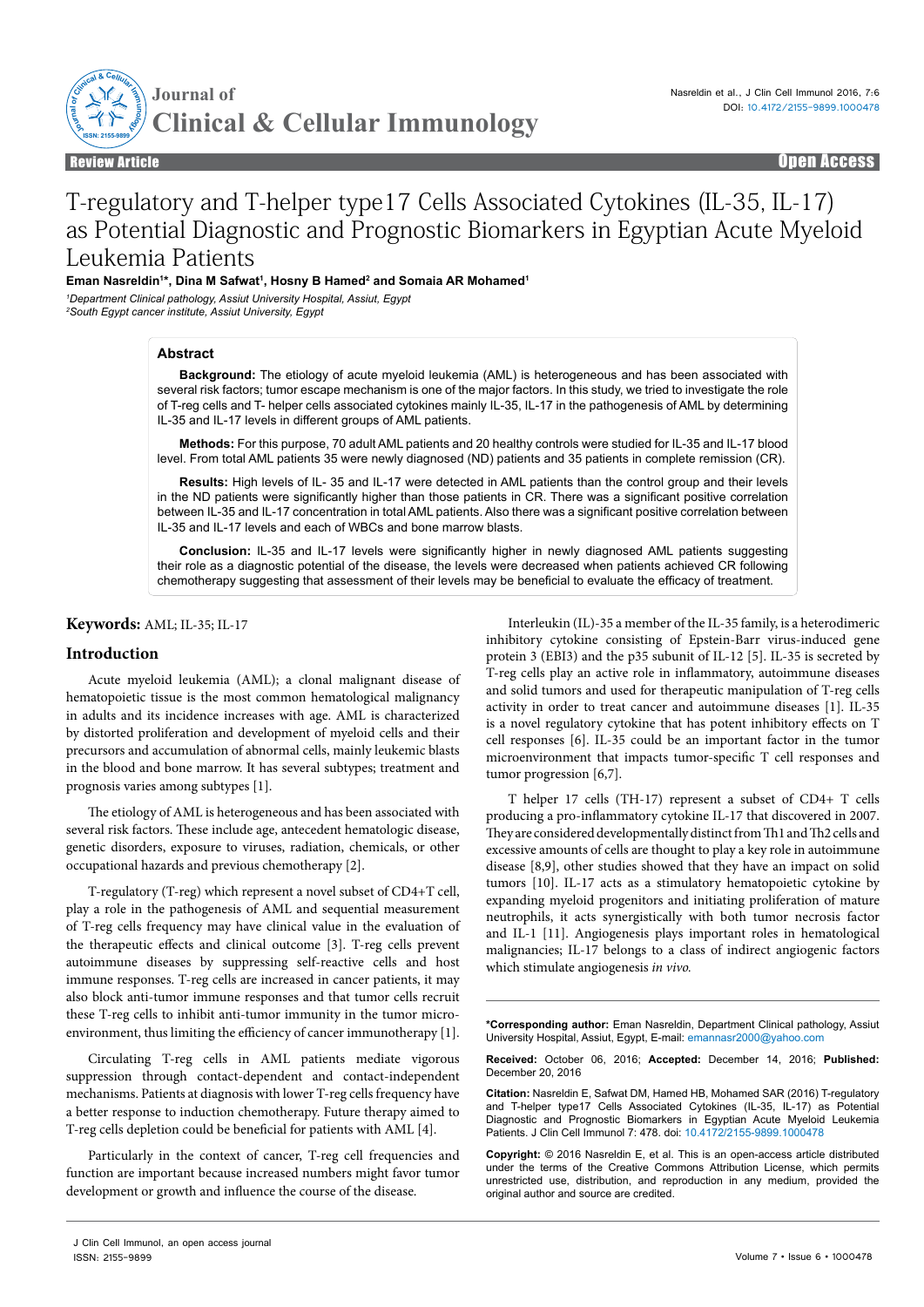#### **Citation:** Nasreldin E, Safwat DM, Hamed HB, Mohamed SAR (2016) T-regulatory and T-helper type17 Cells Associated Cytokines (IL-35, IL-17) as Potential Diagnostic and Prognostic Biomarkers in Egyptian Acute Myeloid Leukemia Patients. J Clin Cell Immunol 7: 478. doi: 10.4172/2155-9899.1000478

The peripheral blood levels of pro-inflammatory TH-17 cells and IL-17 plasma levels are also increased in untreated AML but in contrast to T-reg cells these normalize when complete remission is achieved [10].

This study aimed to investigate the diagnostic potential of T-regulatory associated cytokine (IL-35) T-helper associated cytokine (IL-17) and their role as prognostic markers in Egyptian AML patient.

## **Subjects and Methods**

This study included 70 patients with AML admitted to oncology department - Assiut University Hospital and South Egypt cancer institute from January 2013 to December 2014: 35 newly diagnosed patients and 35 patients in complete morphological remission, after full course of standard induction chemotherapy. Age of the patients ranged from 15-76 years, 46 males and 24 females. In addition 20 apparently healthy individuals served as control group.

Venous blood was collected from patients and control group on plain tube. Samples were clotted for 10-20 min at room temperature before centrifugation for 20 min at the speed of 2000-3000 rpm. Serum samples were obtained and preserved at -20°C in aliquots for IL-35 and IL-17 level assays.

Serum IL-35 and IL-17 concentration was measured by enzyme linked immunosorbent assay (ELISA) using a kit from WKEA MED supplies Corp. according to the manufacture's instruction.

IL- 35 assay range: 3 ng/L- 70 ng/L

IL-17 assay range: 10 pg/ml - 400 pg/ml.

The study was approved by the ethical committee of faculty of medicine, Assiut University. Written consents were taken from the patients before enrollment in this study.

## **Statistical Analysis**

Categorical variables were described by number and percent, but continuous variables described by Mean ± SD. Continuous variables were compared by t-test and Pearson Correlation coefficient was used

to assess the association between variables. A two-tailed p<0.05 was considered statistically significant and p value <0.001 highly significant. All analysis was performed with the SPSS 20.0 software.

# **Results**

This study included 70 patients and 20 healthy control group. Thirty five of them were newly diagnosed patients and 35 patients in complete remission, after full course of standard induction chemotherapy, Characteristic features of different groups involved in this study summarized in Table 1.

IL-35 level is higher in total patients "ND+CR" (mean ± SD, 74.4 ± 28.5 ng/ml) and in both patients group (mean ± SD, 90.2 ± 25.5 and 58.6 ± 21.9 ng/ml; ND and CR respectively) in comparison to the control group. Serum IL-35 concentrations were found to be higher in ND AML group of patients compared to patients in CR (p value <0.001).

The IL-17 level is also significantly higher in total patients (mean  $\pm$ SD, 142.4  $\pm$  58.7 pg/ml) and in both patients group (mean  $\pm$  SD, 176  $\pm$ 60 and  $108.8 \pm 32.6$  pg/ml; ND and CR respectively) in comparison to the control group. Serum IL-17 concentrations were found to be higher in AML ND patients compared to patients in CR ( $p$  value <0.001) (Table 2).

The correlations between cytokine concentrations (IL-35 and IL-17) and total patients (n=70) laboratory results were analyzed: The data demonstrated that, there were significant positive correlations between IL-35 and IL-17 levels and each of WBCs (r=0.284, 0.268; P=0.017, 0.025 respectively) and bone marrow blasts (r=0.515, 0.466;  $P \le 0.001$  respectively). However, IL-35 levels showed significant negative correlations with hemoglobin level (r=-0.324; P=0.006) and no correlation were found between peripheral blood blast cells, platelet count and IL-35 concentration. On the other hand there were no correlation between peripheral blood blast cells, hemoglobin levels, platelet count and IL-17 concentration (Table 3).

There was significant positive correlation between IL-35 and IL-17 concentration in total AML patients (r=0.436;  $P \le 0.001$  (Table 4).

|                      |                                  | Patients Total cases N=70 | Control N=20            |                  |  |
|----------------------|----------------------------------|---------------------------|-------------------------|------------------|--|
|                      |                                  | newly diagnosed N=35      | complete remission N=35 |                  |  |
|                      | range                            | 17-76                     | 15-63                   | $22 - 57$        |  |
| Age                  | Mean $±$ SD                      | $45.7 \pm 17.1$           | $38.3 \pm 13.7$         | $36 \pm 10.8$    |  |
|                      | M <sub>0</sub>                   | $0(0.0\%)$                | $0(0.0\%)$              |                  |  |
|                      | M1                               | $3(8.6\%)$                | $0(0.0\%)$              |                  |  |
|                      | M <sub>2</sub>                   | 8(22.9%)                  | 6(17.1)                 |                  |  |
|                      | M <sub>3</sub>                   | $6(17.1\%)$               | 5(14.3%)                |                  |  |
| <b>Diagnosis AML</b> | M4                               | 11 (31.4%)                | $7(20.0\%)$             |                  |  |
|                      | M <sub>5</sub>                   | 2(5.7%)                   | $7(20.0\%)$             |                  |  |
|                      | M6                               | $5(14.3\%)$               | 10 (28.6%)              |                  |  |
|                      | M7                               | $0(0.0\%)$                | $0(0.0\%)$              |                  |  |
| Fever                |                                  | 11 (31.4%)                | 8(22.9%)                |                  |  |
| Hepatomegaly         |                                  | 16 (45.7%)                | 10 (28.6%)              |                  |  |
| Splenomegaly         |                                  | 16 (45.7%)                | 13 (37.1%)              |                  |  |
| Lymphadenopathy      |                                  | $7(20.0\%)$               | $0(0.0\%)$              |                  |  |
| Laboratory data      | WBCs $\times$ 10 <sup>9</sup> /L | $40.3 \pm 67.3$           | $4.2 \pm 2.4$           | $6.9 \pm 1.6$    |  |
|                      | Hb g/dl                          | $8.3 \pm 2.3$             | $10.7 \pm 1.9$          | $13.5 \pm 1.2$   |  |
|                      | Platelet × 10 <sup>12</sup> /L   | $100.4 \pm 79.5$          | $113.7 \pm 52.6$        | $259.6 \pm 59.4$ |  |
|                      | Pbl. Blast %                     | $29.8 \pm 26.3$           | $\mathbf 0$             | 0                |  |
|                      | BM Blast %                       | $40.9 \pm 25.9$           | $2.1 \pm 0.7$           | 0                |  |

**Table 1:** Study population demographic characteristic.

J Clin Cell Immunol, an open access journal ISSN: 2155-9899

Page 2 of 4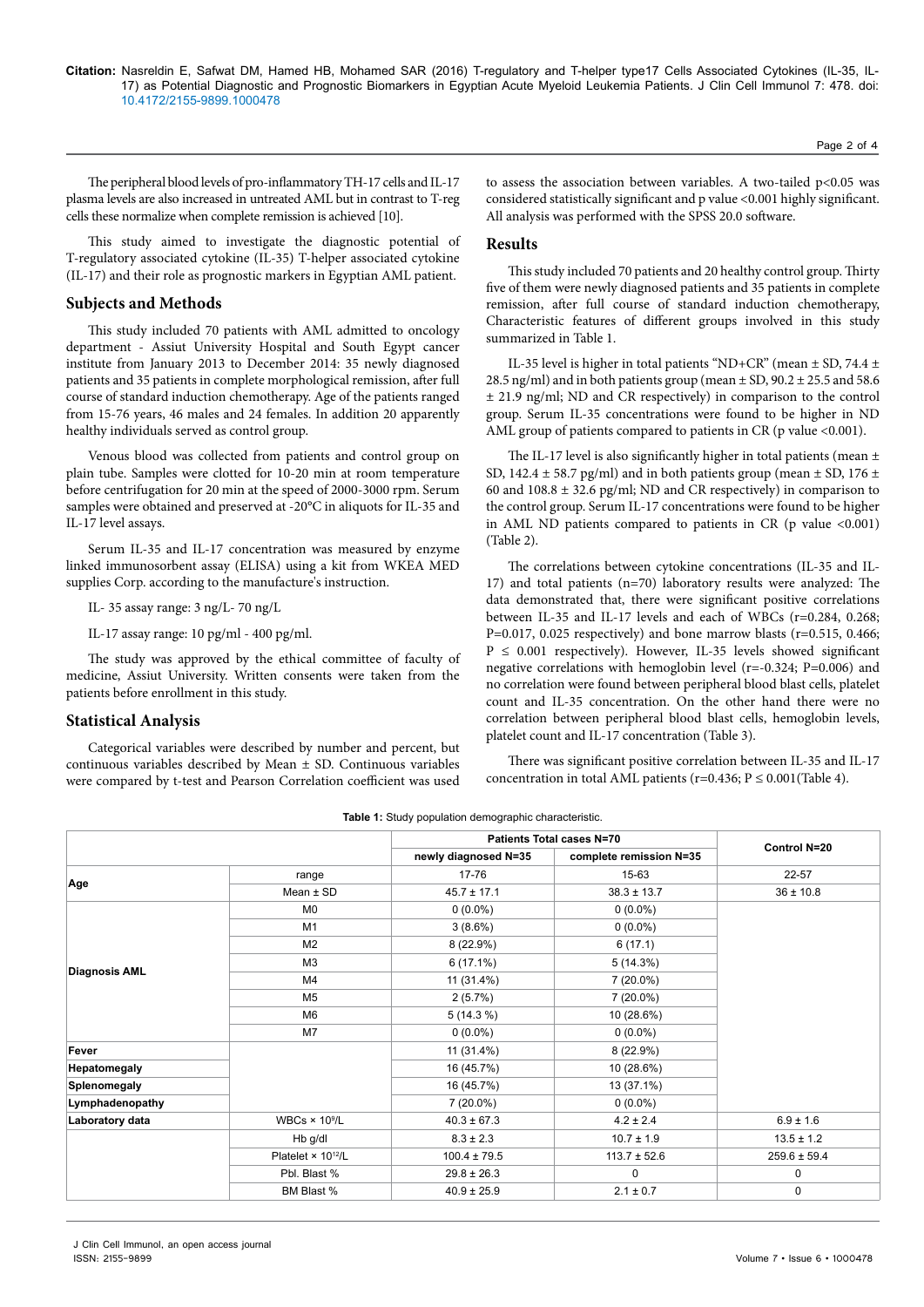Page 3 of 4

| <b>Table 2:</b> Serum IL-35 and IL-17 level in study population. |                     |                           |                         |                 |  |  |  |
|------------------------------------------------------------------|---------------------|---------------------------|-------------------------|-----------------|--|--|--|
|                                                                  |                     | Patients Total cases N=70 |                         | Control N=20    |  |  |  |
|                                                                  |                     | newly diagnosed N=35      | complete remission N=35 |                 |  |  |  |
| $ I_{-35}$ (ng/ml)                                               |                     | 13-130                    | $8 - 103$               | 6-90            |  |  |  |
|                                                                  | range Mean $\pm$ SD | $90.2 \pm 25.5$ **        | $58.6 \pm 25.9$ **      | $30 \pm 21.4$   |  |  |  |
| $ I_{-17(pq/ml)} $                                               |                     | 39-290                    | 30-194                  | 29-96           |  |  |  |
|                                                                  | range Mean $\pm$ SD | $176 \pm 60**$            | $108.8 \pm 32.6$ **     | $63.2 \pm 20.3$ |  |  |  |

#### **Table 2:** Serum IL-35 and IL-17 level in study population.

| <b>Table 3:</b> Correlation between IL-35 and IL-17 level and patients laboratory data. |  |
|-----------------------------------------------------------------------------------------|--|
|                                                                                         |  |

|                                                       |       | Total patients (70) |           | Newly diagnosed (35) |         | complete remisson (35) |                          |
|-------------------------------------------------------|-------|---------------------|-----------|----------------------|---------|------------------------|--------------------------|
|                                                       |       | $IL-35$             | $IL-17$   | $IL-35$              | $IL-17$ | $IL-35$                | $IL-17$                  |
| <b>WBCs</b>                                           | $r =$ | $0.284*$            | $0.268*$  | 0.15                 | 0.09    | $-0.22$                | 0.08                     |
| P. Blast                                              | $r =$ | $0.479**$           | $0.458**$ | $0.34*$              | $0.29*$ |                        | $\overline{\phantom{a}}$ |
| <b>HB</b>                                             | $r =$ | $-0.324**$          | $-0.109$  | $-0.03$              | 0.26    | $-0.14$                | 0.22                     |
| Platelet                                              | $r =$ | $-0.037$            | $-0.118$  | $-0.14$              | $-0.06$ | 0.31                   | $-0.11$                  |
| B.M blast                                             | $r =$ | $0.515**$           | $0.466**$ | 0.24                 | 0.09    | 0.19                   | $-0.09$                  |
| $*n0$ 05 significant $**$ $n0$ 001 bigbly significant |       |                     |           |                      |         |                        |                          |

\*p<0.05 significant, \*\* p<0.001 highly significant.

**Table 4:** The correlation between both IL-35 and IL-17.

| $IL-17$<br>level |                               | IL-35 level |                             |         |                               |         |  |  |
|------------------|-------------------------------|-------------|-----------------------------|---------|-------------------------------|---------|--|--|
|                  | Total patients N=70           |             | Newly diagnosed<br>$N = 35$ |         | complete remisson<br>$N = 35$ |         |  |  |
|                  |                               | P-value     |                             | P-value |                               | P-value |  |  |
|                  | $0.436**$                     | $< 0.001**$ | 0.25                        | 0.151   | 0.01                          | 0.967   |  |  |
|                  | **p<0.001 highly significant. |             |                             |         |                               |         |  |  |

## **Discussion**

AML is an aggressive disorder characterized by accumulation of malignant cells in bone marrow. Most adult patients with AML die from the disease. Even high-dose multi-agent chemotherapy and allogeneic stem cell transplantation often fail to prevent relapses. The heterogeneous phenotype of AML is based on cytogenetic mutations and molecular aberrations. Based on analyzing large cohorts of patients, most have a defined prognostic significance with direct impact on treatment strategy [12].

Cytokines are soluble molecules carrying specific information for target cells. Acting through a surface receptor, they provide target cells with specific information about conditions inside the organism, and cause a specific response [13]. The response may be stimulating and activating in the case of inflammation or in the case of tissue damage, causing proliferation or apoptosis [14].

Under abnormal conditions, this physiological role of cytokines is maladaptive. The influence of inflammation and altered cytokine signaling on oncogenesis, leading to tumor progression, has been documented [15], and is still a site of interest in several solid tumors [16,17] .

Blood cells and their marrow based progenitors are exquisitely responsive to their environment, and cytokines are an essential part of it.

Aberrant cytokine levels in AML and abnormal responsiveness to them is well-documented. The over-expression of cytokines in leukemia patients declines in complete remission [18], suggesting that these events are dependent on AML activity, possibly due to autonomous blast cytokine secretion [19].

The present study was carried out on 70 patients with AML and 20 controls which aimed to determine the role of T regulatory and T-helper type 17 cells associated cytokines (IL-35, IL-17) in the pathogenesis and prognosis of AML.

IL-35 is secreted by T-reg cells and contributes to their suppressive activity [5]. In turn, treatment of naive human T cells with IL-35 induces a regulatory population, known as Inducible T-reg-35 cells. Inducible T-reg-35 cells constitute a key mediator of infectious tolerance and contribute to T-reg cell mediated tumor progression [20,21].

In this study, we found that the levels of IL-35 in the ND AML patients were significantly higher than those AML patients in CR and control group, suggesting that the measurement of IL-35 concentrations may be valuable in the evaluation of therapeutic effect.

These results are accepted with WU et al. [1] who demonstrated for the first time that the serum concentrations of IL-35 in AML ND patients were significantly higher compared to control group. Increased frequency and enhanced suppressive activity of T-reg cells in peripheral blood as well as bone marrow in patients with AML, might play a crucial role in suppressing the host immune responses to tumor [22]. In addition, the circulating T-reg frequencies decreased in patients with AML who achieved CR and increased when relapsed. These suggest that sequential measurements of T-reg frequencies can monitor the disease status and predict the clinical outcome in patients with AML [22]. The suppressive activities of T-reg cells were significantly higher in patients with AML than normal controls [23]. Studies showed that T-reg frequencies are greater in patients with AML compared with control at diagnosis; however, they remain high throughout induction therapy. Moreover, some of these studies indicated that increased T-reg cells at diagnosis of AML is poor prognostic marker [24,25].

These results corresponding with the role of IL-35 in AML, which in the tumor microenvironment, Foxp3+ T-reg and other T-regs are common [26]; they provide a source of IL-35. In addition, tumorinfiltrating dendritic cells [27], could be an additional source of IL-35. Taken together, IL-35 could be an important factor in the tumor microenvironment that impacts tumor-specific T cell responses and tumor progression [6].

Human Th17 cells release the pro-inflammatory cytokine IL-17; one important function of IL-17 seems to be the coordination and regulation of local inflammation through up-regulation of other proinflammatory cytokines and chemokines [28].

In this study, although the level of IL-17 was in the reference range supplied by the kit, the level was found to be higher in ND AML patients when compared with CR patients and control group. These results

J Clin Cell Immunol, an open access journal ISSN: 2155-9899